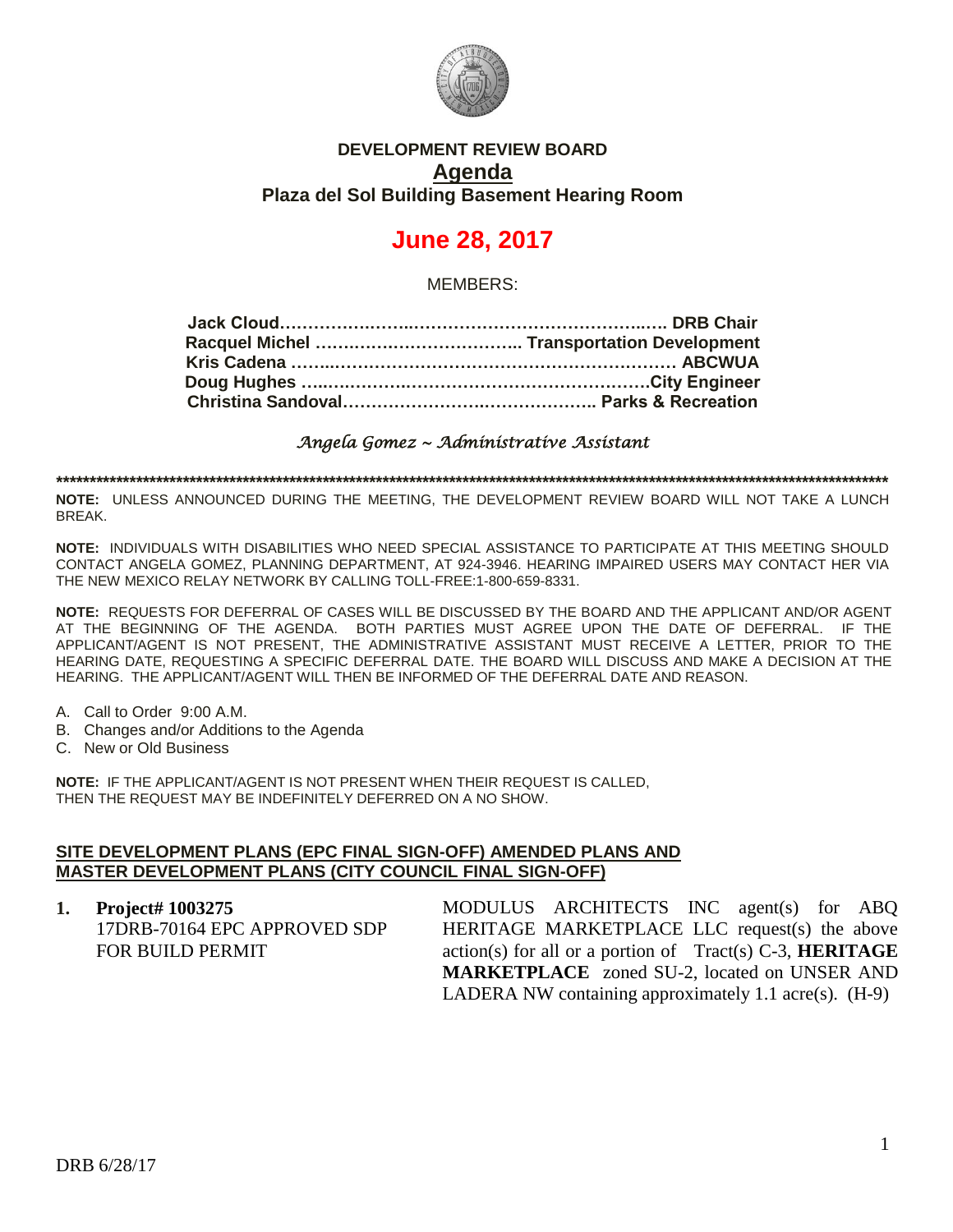**2. Project# 1005280**

17DRB-70134 EPC APPROVED SDP FOR BUILD PERMIT 17DRB-70135 EPC APPROVED SDP FOR SUBDIVISION

MARTIN GRUMMER agent(s) for JMD-MCMAHON request(s) the above action(s) for all or a portion of Lot(s) 2, 4, 5, 6a, 7a, 8 & 9, **MCMAHON MARKET PLACE** zoned SU-1 FOR C-1 USES, located on MCMAHON BETWEEN UNSER AND FINELAND containing approximately 14 acre(s). (A-11) *[Deferred on 5/17/17]*

#### **CASES WHICH REQUIRE PUBLIC NOTIFICATION MAJOR SUBDIVISIONS, VACATIONS, SIA EXTENSIONS AND SITE DEVELOPMENT PLANS**

**3. Project# 1002134** 17DRB-70151 2 YEAR SUBDIVISION IMPROVEMENT AGREEMENT EXTENSION (2YR SIA)

MARK GOODWIN AND ASSOCIATES agents for VISTA DEL NORTE DEVELOPMENT request the referenced/ above actions for **LOS LOMITAS INDUSTRUAL PARK** zoned SU-1 FOR IP, located on the south side EL PUEBLO RD NE/ PASEO DEL NORTE NE east of EDITH BLVD NE containing approximately 34 acres.  $(D-16)$ 

## **4. Project# 1010793**

17DRB-70142 RT-OF-WAY VACATION 17DRB-70143 SIDEWALK WAIVER 17DRB-70144 TEMP DEFERRAL OF SIDEWALK CONSTRUCTION 17DRB-70145 PRELIMINARY PLAT  *[Deferred from 6/14/17]* 17DRB-70153 – SITE DEVELOPMENT PLAN FOR SUBDIVISION

CONSENSUS PLANNING and MARK GOODWIN AND ASSOCIATES P.A. agents for BOKAY CONSTRUCTION request the referenced/ above actions for Lots 15-18 Block 28, Tract A Unit B, **NORTH ALBUQUERQUE ACRES,** zoned SU-2/ NC, located on the west side of LOUISIANA BLVD NE between OAKLAND AVE NE and ALAMEDA BLVD NE containing approximately 3 acres. (C-18)

## **MINOR PLATS, FINAL (MAJOR) PLATS, AMENDED PLATS AND PLANS**

**5. Project# 1004472** 17DRB-70167 AMENDMENT TO PRELIMINARY PLAT 17DRB-70169 MINOR - TEMP DEFR SWDK CONST 17DRB-70170 AMENDED SDP FOR BP

# **6. Project# 1011284** 17DRB-70171 MINOR - PRELIMINARY/ FINAL PLAT APPROVAL

MARK GOODWIN AND ASSOCIATES, P.A. agent(s) for PULTE HOMES OF NEW MEXICO request(s) the above action(s) for all or a portion of Lot(s) 8-A, Block(s) 25, **GLENDESTO SUBDIVISION Unit(s) B,** zoned SU-2, located on GLENDALE AVE BETWEEN SAN PEDRO DR AND LOUISIANA BLVD containing approximately 4.7676 acre(s). (B-18)

WAYJOHN SURVEYING INC agent(s) for JOSHUA R GARCIA request(s) the above action(s) for all or a portion of Lot(s) 17 AND 18, Block(s) 35, **PEREA ADDITION** zoned SU-2 DNA-SF, located on 11TH ST NW BETWEEN MARBLE AVE NW AND ORCHARD PLACE NW containing approximately .163 acre(s). (J-13)